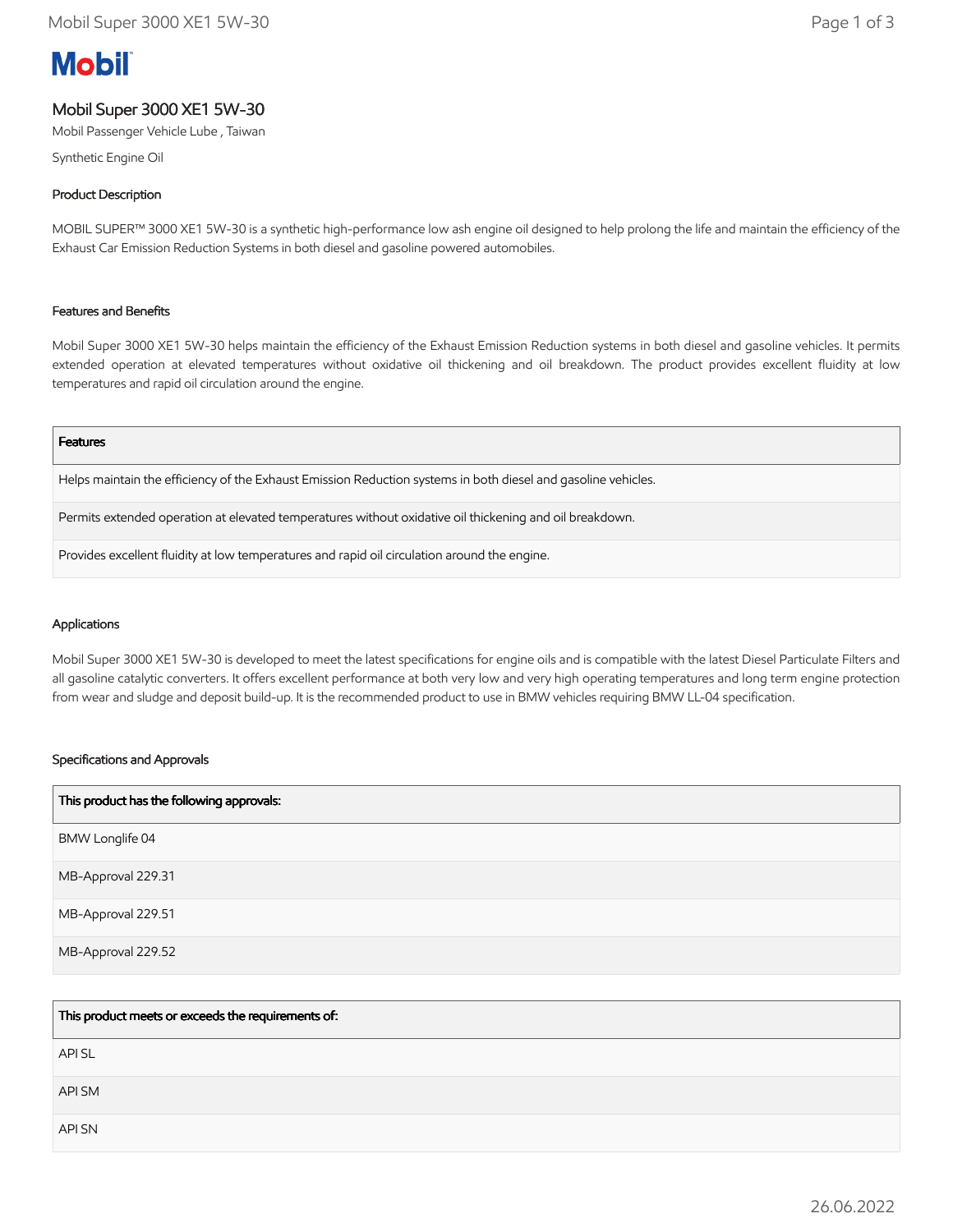| This product meets or exceeds the requirements of: |
|----------------------------------------------------|
| API SN PLUS                                        |
| ACEA C3                                            |

#### Properties and Specifications

| Property                                      |           |
|-----------------------------------------------|-----------|
| Grade                                         | SAE 5W-30 |
| Kinematic Viscosity @ 40 C, mm2/s, ASTM D445  | 69.2      |
| Kinematic Viscosity @ 100 C, mm2/s, ASTM D445 | 12        |
| Phosphorus, mass%, ASTM D4951                 | 0.08      |
| Density @ 15 C, g/cm3, ASTM D4052             | 0.85      |
| Pour Point, °C, ASTM D97                      | $-39$     |
| Flash Point, Cleveland Open Cup, °C, ASTM D92 | 232       |
| Ash, Sulfated, mass%, ASTM D874               | 0.8       |

# Health and safety

Health and Safety recommendations for this product can be found on the Material Safety Data Sheet (MSDS) @ [http://www.msds.exxonmobil.com/psims](http://www.msds.exxonmobil.com/psims/psims.aspx) /psims.aspx

All trademarks used herein are trademarks or registered trademarks of Exxon Mobil Corporation or one of its subsidiaries unless indicated otherwise.

09-2020 ExxonMobil international Holding Inc. Taiwan Branch 6F, No 2, Section 1, Tun Hua South Road Taipei Taiwan

+886 2 2734 6888 [http://www.exxonmobil.com](http://www.exxonmobil.com/)

Typical Properties are typical of those obtained with normal production tolerance and do not constitute a specification. Variations that do not affect product performance are to be expected during normal manufacture and at different blending locations. The information contained herein is subject to change without notice. All products may not be available locally. For more information, contact your local ExxonMobil contact or visit [www.exxonmobil.com](http://www.exxonmobil.com/)

ExxonMobil is comprised of numerous affiliates and subsidiaries, many with names that include Esso, Mobil, or ExxonMobil. Nothing in this document is intended to override or supersede the corporate separateness of local entities. Responsibility for local action and accountability remains with the local ExxonMobil-affiliate entities.